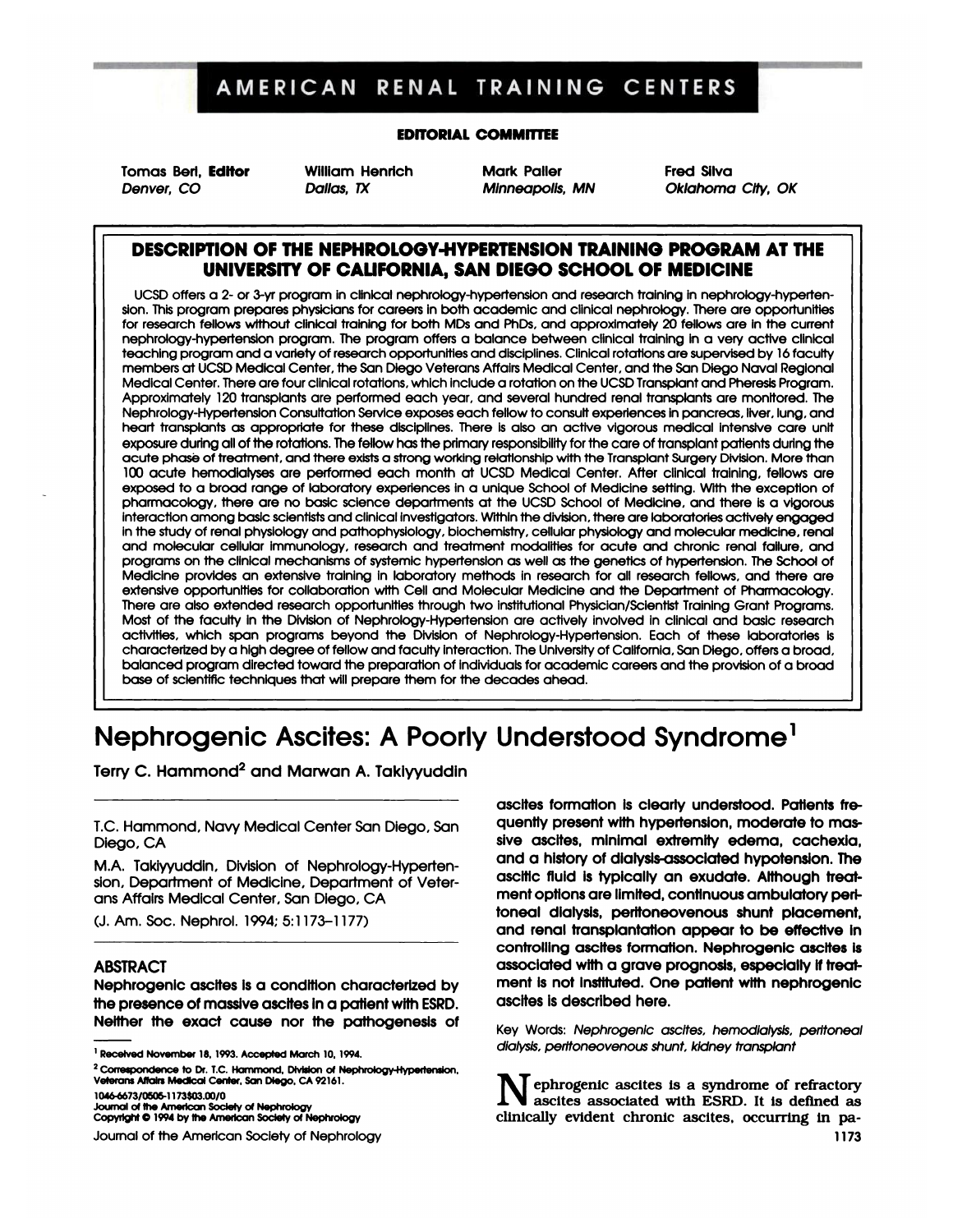tients with ESRD without a clear cause (1). Its patho-<br>genesis remains unknown, has limited treatment opreprinciple receives<br>tients with ESRD without a clear cause (1). Its patho-<br>genesis remains unknown, has limited treatment op-<br>tions, and is associated with a grave prognosis. We tients with ESRD without a clear cause (1). Its patho-<br>genesis remains unknown, has limited treatment op-<br>tions, and is associated with a grave prognosis. We<br>describe herein the characteristics and clinical course tients with ESRD without a clear cause (1). Its pathogenesis remains unknown, has limited treatment options, and is associated with a grave prognosis. We describe herein the characteristics and clinical course of a patient tients with ESRD without a clear cause (1). Its patho-<br>genesis remains unknown, has limited treatment op-<br>tions, and is associated with a grave prognosis. We<br>describe herein the characteristics and clinical course<br>of a pat genesis remains unknown, has imited treatment op-<br>tions, and is associated with a grave prognosis. We<br>describe herein the characteristics and clinical course<br>of a patient with nephrogenic ascites and review the<br>pathophysio describe herein the characteristics and clinical course<br>of a patient with nephrogenic ascites and review the<br>pathophysiology and the available treatment options<br>for this condition.<br>CASE REPORT<br>The patient, a 55-yr-old whit

r this condition.<br>
ASE REPORT as<br>
The patient, a 55-yr-old white man with ESRD as<br>
condary to Type 1 diabetes mellitus, was admitted ga CASE REPORT<br>The patient, a 55-yr-old white man with ESRD<br>secondary to Type 1 diabetes mellitus, was admitted<br>with a 4-month history of increasing abdominal girth,<br>cramping abdominal pain, watery stools, nausea, an-CASE KEPORT<br>The patient, a 55-yr-old white man with ESRD<br>secondary to Type 1 diabetes mellitus, was admitted<br>with a 4-month history of increasing abdominal girth,<br>cramping abdominal pain, watery stools, nausea, an-<br>orexia, The patient, a 55-yr-old white man with ESRD<br>secondary to Type 1 diabetes mellitus, was admitted<br>with a 4-month history of increasing abdominal girth,<br>cramping abdominal pain, watery stools, nausea, an-<br>orexia, and weight with a 4-month history of increasing abdominal girth, with a 4-month history of increasing abdominal girth,<br>cramping abdominal pain, watery stools, nausea, an-<br>orexia, and weight loss. He had been on hemodialysis<br>for the past 18 months, and dialysis treatment was<br>frequently c orexia, and weight loss. He had been on hemodialysis<br>for the past 18 months, and dialysis treatment was<br>frequently complicated by hypotensive episodes re-<br>quiring hypertonic saline or mannitol administration<br>for blood pres for the past 18 months, and dialysis treatment was<br>frequently complicated by hypotensive episodes re-<br>quiring hypertonic saline or mannitol administration<br>for blood pressure support. His dry weight was esti-<br>mated at 59 to frequently complicated by hypotensive episodes requiring hypertonic saline or mannitol administration<br>for blood pressure support. His dry weight was esti-<br>mated at 59 to 60.3 kg.<br>His past medical history was notable for hy for blood pressure support. His dry weight was esti-

for blood pressure support. His dry weight was esti-<br>mated at 59 to 60.3 kg.<br>His past medical history was notable for hyperten-<br>sion, below-the-right-knee amputation, peptic ulcer<br>disease, coronary artery disease, hepatiti mated at 59 to 60.3 kg.<br>
His past medical history was notable for hypertension, below-the-right-knee amputation, peptic ulcer<br>
disease, coronary artery disease, hepatitis B, and<br>
colonic angiodysplasia. He denied alcohol o

sion, below-the-right-knee amputation, peptic ulcer<br>disease, coronary artery disease, hepatitis B, and<br>colonic anglodysplasia. He denied alcohol or iv drug<br>use.<br>Physical examination revealed a cachectic man in<br>moderate dis use.<br>
97.8% Physical examination revealed a cachectic man in<br>
moderate distress with a blood pressure of 190/108<br>
mm Hg, a pulse of 92 beats/min, and a temperature of<br>
97.8°F; a II/VI systolic murmur at the left sternal<br>
b moderate distress with a blood pressure of 190/108<br>mm Hg, a pulse of 92 beats/min, and a temperature of<br>97.8°F; a II/VI systolic murmur at the left sternal<br>border; a markedly distended abdomen with normo-<br>active bowel soun mm Hg, a pulse of 92 beats/min, and a temperature of 97.8°F; a II/VI systolic murmur at the left sternal border; a markedly distended abdomen with normo-<br>active bowel sounds and massive ascites; liver size of about 10 cm; 97.8°F; a II/VI systolic murmur at the left sternal<br>border; a markedly distended abdomen with normo-<br>active bowel sounds and massive ascites; liver size of<br>about 10 cm; and 1 + left lower extremity edema. The<br>remainder of active bowel sounds and massive ascites; liver size of about 10 cm; and  $1 + \text{left lower extremity}$  edema. The remainder of the physical examination was unremarkable.<br>Laboratory examinations showed a hemoglobin of

about 10 cm; and 1+ left lower extremity edema. The<br>remainder of the physical examination was unre-<br>markable.<br>Laboratory examinations showed a hemoglobin of<br>11.0 g/L, a white blood cell count of 5,800/mm<sup>3</sup>, a<br>normal plat 11.0 g/L, a white blood cell count of 5,800/mm<sup>3</sup>, a normal platelet count, a blood urea nitrogen level of 16.8 mmol/L (47 mg/dL), a serum creatinine level of 570  $\mu$ mol/L (6.5 mg/dL), a total protein level of 58 g/L Laboratory examinations showed a hemoglobin of<br>11.0  $g/L$ , a white blood cell count of 5,800/mm<sup>3</sup>, a<br>normal platelet count, a blood urea nitrogen level of<br>16.8 mmol/L (47 mg/dL), a serum creatinine level of<br>570  $\mu$ mol/L 11.0 g/L, a white blood cell count of 5,800/mm<sup>3</sup>, a<br>normal platelet count, a blood urea nitrogen level of<br>16.8 mmol/L (47 mg/dL), a serum creatinine level of<br>570  $\mu$ mol/L (6.5 mg/dL), a total protein level of 58 g/L<br>(5. normal platelet count, a blood urea nitrogen level of 16.8 mmol/L (47 mg/dL), a serum creatinine level of 570  $\mu$ mol/L (6.5 mg/dL), a total protein level of 58 g/L (5.8 mg/dL), an albumin level of 29 g/L (2.9 mg/dL), a ca 570  $\mu$ mol/L (6.5 mg/dL), a total protein level of 35 (6.8 mg/dL), an albumin level of 29 g/L (2.9 mg/dL) calcium level of 2.8 mmol/L (11.1 mg/dL), a ph<br>phate level of 0.97 mmol/L (3.0 mg/dL), an aspart<br>aminotransferase calcium level of 2.8 mmol/L (11.1 mg/dL), a phos-<br>phate level of 0.97 mmol/L (3.0 mg/dL), an aspartate<br>aminotransferase level of 45 U/L, an alanine amino-<br>transferase level of 44 U/L, and a lactic dehydroge-<br>nase (LDH) le phate level of 0.97 mmol/L (3.0 mg/dL), an aspartate<br>aminotransferase level of 45 U/L, an alanine amino-<br>transferase level of 44 U/L, and a lactic dehydroge-<br>nase (LDH) level of 228 U/L. A serum iron level was<br>7.0  $\mu$ mol aminotransferase level of 45 U/L, an alanine amino-<br>transferase level of 44 U/L, and a lactic dehydroge-<br>nase (LDH) level of 228 U/L. A serum iron level was<br>7.0  $\mu$ mol/L (39  $\mu$ g/dL), iron-binding capacity was<br>41.0  $\mu$ mase (LDH) level of 228 U/L. A serum iron level was 7.0  $\mu$ mol/L (39  $\mu$ g/dL), iron-binding capacity was 41.0  $\mu$ mol/L (229  $\mu$ g/dL), and a ferritin level was 209  $\mu$ g/L (209 ng/ml). The parathyroid hormone level was 41.0  $\mu$ mol/L (229  $\mu$ g/dL), and a ferritin level was 209  $\mu$ g/L (209 ng/ml). The parathyroid hormone level was 209  $\mu$ g/L (209 ng/ml). The parathyroid hormone level was 708 ng/L (708 pg/mL). Coagulation studies, thyr  $\mu$ g/L (209 ng/ml). The parathyroid hormone level was<br>
708 ng/L (708 pg/mL). Coagulation studies, thyroid<br>
function tests, and serum sodium, potassium, chlo-<br>
Four months later, the shunt became obstructed,<br>
ride, and bi function tests, and serum sodium, potassium, chlofunction tests, and serum sodium, portice, and bicarbonate concentrations w<br>A chest x-ray showed bibasilar atele<br>abdominal film was unremarkable exc<br>An electrocardiogram was unremarkat<br>A diagnostic/therapeutic paracent He, and bicarbonate concentrations were all normal<br>chest x-ray showed bibasilar atelectasis, and an<br>dominal film was unremarkable except for ascites.<br>a electrocardiogram was unremarkable.<br>A diagnostic/therapeutic paracente

of 70/mm<sup>3</sup>, an LDH level of 105 U/L, a total protein on an anglogram. Replacement of the shunt was<br>level of 38 g/L (3.8 g/dL), an albumin level of 20 g/L delayed because of an infected diabetic ulcer on the<br>1174 Volume 5 For A chest x-ray showed bibasilar atelectasis, and an abdominal film was unremarkable except for ascites.<br>An electrocardiogram was unremarkable.<br>A diagnostic/therapeutic paracentesis was per-<br>formed with the removal of 3 abdominal film was unremarkable except for ascites.<br>An electrocardiogram was unremarkable.<br>A diagnostic/therapeutic paracentesis was per-<br>formed with the removal of 3 L of clear yellow fluid.<br>Fluid analysis revealed a whit An electrocardiogram was unremarkable.<br>
A diagnostic/therapeutic paracentesis was performed with the removal of 3 L of clear yellow fluid.<br>
Fluid analysis revealed a white blood cell count of  $81/mm^3$  with 96% lymphocytes, A diagnostic/therapeutic paracentesis was performed with the removal of 3 L of clear yellow fluid.<br>Fluid analysis revealed a white blood cell count of 81/mm<sup>3</sup> with 96% lymphocytes, a red blood cell count of 70/mm<sup>3</sup>, an formed with the removal of 3 L of clear yellow fluid.<br>
Fluid analysis revealed a white blood cell count of<br>  $81/mm^3$  with 96% lymphocytes, a red blood cell count for<br>
of  $70/mm^3$ , an LDH level of  $105$  U/L, a total protein

 $(2.0 \text{ g/dL})$  with a serum to ascites albumin gradient of 9 g/L  $(0.9 \text{ g/dL})$ , and an amylase level of 24 U/L.  $(2.0 \text{ g}/\text{dL})$  with a serum to ascites albumin gradient of  $9 \text{ g}/L$   $(0.9 \text{ g}/\text{dL})$ , and an amylase level of 24 U/L.<br>Cultures for bacteria, fungus, and acid-fast bacilli and (2.0 g/dL) with a serum to ascites albumin gradient of  $9$  g/L (0.9 g/dL), and an amylase level of 24 U/L.<br>Cultures for bacteria, fungus, and acid-fast bacilli and<br>cytology were also all negative. An abdominal com-(2.0  $g/dL$ ) with a serum to ascites albumin gradient  $g/L$  (0.9  $g/dL$ ), and an amylase level of 24  $U/L$ <br>Cultures for bacteria, fungus, and acid-fast bacilli an cytology were also all negative. An abdominal com-<br>puted tomog  $(2.0 \text{ g/dL})$  with a serum to ascites albumin gradient of  $9 \text{ g/L}$  (0.9  $\text{ g/dL}$ ), and an amylase level of  $24 \text{ U/L}$ .<br>Cultures for bacteria, fungus, and acid-fast bacilli and cytology were also all negative. An abdomin  $9 \text{ g/L}$  (0.9  $\text{g/dL}$ ), and an amylase level of 24 U<br>Cultures for bacteria, fungus, and acid-fast bacilli a<br>cytology were also all negative. An abdominal co<br>puted tomography showed ascites, good portal v<br>flow, no masse Cultures for bacteria, fungus, and acid-fast bacilli and<br>cytology were also all negative. An abdominal com-<br>puted tomography showed ascites, good portal vein<br>flow, no masses, and normal liver size with a homog-<br>enous consi cytology were also all negative. An abdominal computed tomography showed ascites, good portal vein<br>flow, no masses, and normal liver size with a homogenous consistency. Skin tests demonstrated him to be<br>anergic. Similar cr puted tomography showed ascites, good portal ve<br>flow, no masses, and normal liver size with a home<br>enous consistency. Skin tests demonstrated him to<br>anergic. Similar creatinine concentrations in bo<br>ascitic fluid and blood flow, no masses, and normal liver size with a homogenous consistency. Skin tests demonstrated him to be anergic. Similar creatinine concentrations in both ascitic fluid and blood and a normal retrograde pyelogram ruled out

anergic. Similar creatinine concentrations in both<br>ascitic fluid and blood and a normal retrograde pyelo-<br>gram ruled out urinary extravasation.<br>After a single episode of hematemesis, an upper<br>gastrointestinal endoscopy was ascitic fluid and blood and a normal retrograde pyelogram ruled out urinary extravasation.<br>After a single episode of hematemesis, an upper<br>gastrointestinal endoscopy was performed. Mild<br>esophagitis was noted, but there wer ulcerations. Atter a single episode of hematemesis, an upper<br>gastrointestinal endoscopy was performed. Mild<br>esophagitis was noted, but there were no varices or<br>ulcerations.<br>A diagnostic laparoscopy showed a grossly cirrhotic<br>liver. A l

esophagitis was noted, but there were no varices or<br>ulcerations.<br>A diagnostic laparoscopy showed a grossly cirrhotic<br>liver. A liver biopsy revealed cirrhosis and chronic<br>hepatitis. Peritoneal biopsies showed mesothelial c ulcerations.<br>A diagnostic laparoscopy showed a grossly cirrhotic liver. A liver biopsy revealed cirrhosis and chronic hepatitis. Peritoneal biopsies showed mesothelial ce hyperplasia, chronic inflammation, fibrin depositi A diagnostic laparoscopy showed a grossly cirrl<br>liver. A liver biopsy revealed cirrhosis and chr<br>hepatitis. Peritoneal biopsies showed mesothelial<br>hyperplasia, chronic inflammation, fibrin deposit<br>and fibrosis. Serum ceru liver. A liver biopsy revealed cirrinosis and chronic hepatitis. Peritoneal biopsies showed mesothelial ce hyperplasia, chronic inflammation, fibrin deposition and fibrosis. Serum ceruloplasmin and  $\alpha$ -1-antitry sin leve sin levels were normal, and antinuclear and anti-<br>smooth muscle antibodies were not detected. A hepa-<br>titis C serology was negative.

He continued to require frequent, large-volume<br>paracentesis every 48 to 72 h for symptomatic relief.<br>All subsequent ascitic fluid studies were essentially sin levels were normal, and antinuclear and anti-<br>smooth muscle antibodies were not detected. A hepa-<br>titis C serology was negative.<br>He continued to require frequent, large-volume<br>paracentesis every 48 to 72 h for symptoma smooth muscle antibodies were not detected. A hepatitis C serology was negative.<br>He continued to require frequent, large-volume<br>paracentesis every 48 to 72 h for symptomatic relief.<br>All subsequent ascitic fluid studies wer titis C serology was negative.<br>
He continued to require frequent, large-volume<br>
paracentesis every 48 to 72 h for symptomatic relief.<br>
All subsequent ascitic fluid studies were essentially<br>
unchanged, with a serum to asci He continued to require frequent, large-volume paracentesis every 48 to 72 h for symptomatic relief.<br>All subsequent ascitic fluid studies were essentially unchanged, with a serum to ascites albumin gradient of 5.0 to 8.0 paracentesis every 48 to 72 h for symptomatic relief.<br>All subsequent ascitic fluid studies were essentially<br>unchanged, with a serum to ascites albumin gradient<br>of 5.0 to 8.0  $g/L$  (0.5 to 0.8  $g/dL$ ). His hemodialysis<br>sessi All subsequent ascitic fluid studies were essentially unchanged, with a serum to ascites albumin gradient of 5.0 to 8.0  $g/L$  (0.5 to 0.8  $g/dL$ ). His hemodialysis sessions were notable, as before, for hypotension requiring unchanged, with a seru<br>of 5.0 to 8.0 g/L (0.5 to<br>sessions were notable,<br>quiring hypertonic sali<br>and limited ultrafiltratic<br>Portal venous pressur ort 5.0 to 8.0 g/L (0.5 to 0.8 g/dL). His hemodialysis<br>sessions were notable, as before, for hypotension re-<br>quiring hypertonic saline and mannitol for support<br>and limited ultrafiltration.<br>Portal venous pressures were meas

quiring hypertonic saline and mannitol for support<br>and limited ultrafiltration.<br>Portal venous pressures were measured directly via<br>the right common femoral vein with a 5 French Cobra<br>catheter (Medi-tech, Watertown, MA) wed and limited ultrafiltration.<br>
Portal venous pressures were measured directly via<br>
the right common femoral vein with a 5 French Cobra<br>
catheter (Medi-tech, Watertown, MA) wedged in the<br>
right hepatic vein. Hepatic vein wed Portal venous pressures were measured directly via<br>the right common femoral vein with a 5 French Cobra<br>catheter (Medi-tech, Watertown, MA) wedged in the<br>right hepatic vein. Hepatic vein wedge pressure was<br>21 mm Hg, and fre the right common femoral vein with a 5 French Cobr<br>catheter (Medi-tech, Watertown, MA) wedged in the<br>right hepatic vein. Hepatic vein wedge pressure wa<br>21 mm Hg, and free hepatic vein pressure was 15 mm<br>Hg with a corrected catheter (Medi-tech, Watertow<br>right hepatic vein. Hepatic ve<br>21 mm Hg, and free hepatic ve<br>Hg with a corrected sinusoid<br>mous pressure) of 6 mm Hg.<br>A Denver peritoneovenous s right hepatic vein. Hepatic vein wedge pressure was<br>21 mm Hg, and free hepatic vein pressure was 15 mm<br>Hg with a corrected sinusoidal pressure (portal ve-<br>nous pressure) of 6 mm Hg.<br>A Denver peritoneovenous shunt (Storz In

Hg with a corrected sinusoidal pressure (portal ve-<br>nous pressure) of 6 mm Hg.<br>A Denver peritoneovenous shunt (Storz Instrument<br>Co., St. Louis, MO) was placed, to improve ascites<br>drainage, without complications. Ascites de nous pressure) of 6 mm Hg.<br>
A Denver peritoneovenous shunt (Storz Instrumer<br>
Co., St. Louis, MO) was placed, to improve ascite<br>
drainage, without complications. Ascites decrease<br>
with subsequent relief of his abdominal dis A Denver peritoneovenous shunt (Storz instrume<br>Co., St. Louis, MO) was placed, to improve ascited<br>drainage, without complications. Ascites decrease<br>with subsequent relief of his abdominal discomfo<br>and dyspnea. He tolerated drainage, without complications. Ascites decreased<br>with subsequent relief of his abdominal discomfort<br>and dyspnea. He tolerated hemodialysis better with-<br>out the need for hypertonic saline or mannitol. He<br>remained stable a 45 to a nursing facility. Despite good control of his with subsequent relief of his abdominal discomfort<br>and dyspnea. He tolerated hemodialysis better with-<br>out the need for hypertonic saline or mannitol. He<br>remained stable and was discharged on hospital day<br>45 to a nursing f and dyspnea. He tolerated hemodialysis better w<br>out the need for hypertonic saline or mannitol.<br>remained stable and was discharged on hospital<br>45 to a nursing facility. Despite good control of<br>ascites and better hemodynami out the need for hypertonic saline or mannitol. He<br>remained stable and was discharged on hospital day<br>45 to a nursing facility. Despite good control of his<br>ascites and better hemodynamic stability on hemodi-<br>alysis, he con remained stable and was discharged on hospital day<br>45 to a nursing facility. Despite good control of his<br>ascites and better hemodynamic stability on hemodi-<br>alysis, he continued to fail to thrive, with his dry<br>weight decre months. recites and better hemodynamic stability on hemodysis, he continued to fail to thrive, with his disight decreasing to 47.9 kg over the following onths.<br>Four months later, the shunt became obstructed sulting in rapid reaccu weight decreasing to 47.9 kg over the following 3 months.<br>Four months later, the shunt became obstructed.

resulting in rapid reaccumulation of his ascites. He months.<br>Four months later, the shunt became obstructed,<br>resulting in rapid reaccumulation of his ascites. He<br>again experienced hemodialysis-associated hypoten-<br>sion, and his dry weight was increased to 57.8 kg. An<br>analysis Four months later, the shunt became obstructed,<br>resulting in rapid reaccumulation of his ascites. He<br>again experienced hemodialysis-associated hypoten-<br>sion, and his dry weight was increased to 57.8 kg. An<br>analysis of the tive. on, and his dry weight was increased to 57.8 kg. Analysis of the ascitic fluid yielded results similar to<br>alysis of the ascitic fluid yielded results similar to<br>ose of previous studies. Repeat cultures were nega<br>re.<br>Urokin

examply and a secular studies. Repeat cultures were negative.<br>
Urokinase administration failed to correct a mal-<br>
function in the outflow of the pumping chamber noted<br>
on an anglogram. Replacement of the shunt was those of previous studies. Repeat cultures were nega-<br>tive.<br>Urokinase administration failed to correct a mal-<br>function in the outflow of the pumping chamber noted<br>on an angiogram. Replacement of the shunt was<br>delayed becau tive.<br>Urokinase administration failed to correct a mal-<br>function in the outflow of the pumping chamber noted<br>on an anglogram. Replacement of the shunt was<br>delayed because of an infected diabetic ulcer on the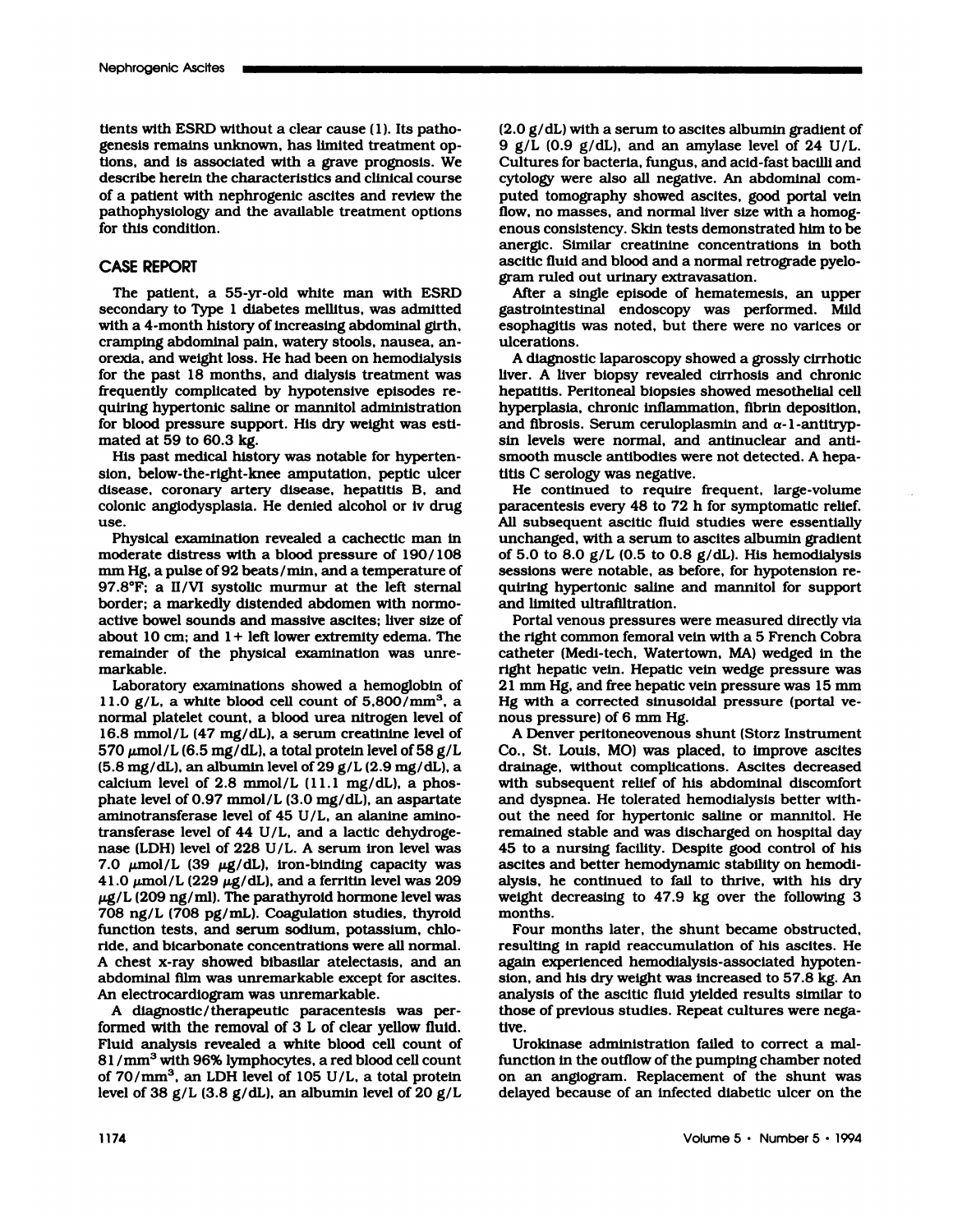left foot that ultimately required a below-the-knee amputation.

left foot that ultimately required a below-the-knee<br>amputation.<br>His condition continued to deteriorate, and the pa-<br>tient subsequently died, 6 months after the initial<br>diagnosis was made. An autopsy was not performed. diagnost that ultimately required a below-the-kneed amputation.<br>His condition continued to deteriorate, and the patient subsequently died, 6 months after the initial<br>diagnosis was made. An autopsy was not performed diagnosis was made. An autopsy was not performed.<br>DISCUSSION<br>Incidence, Diagnosis, and Patient's

# **DISCUSSION**

# **Characteristics**

Nephrogenic ascites has been known by several names such as nephrogenous ascites, hemodialysisnames Sidence, Diagnosis, and Patient's<br>Characteristics<br>Nephrogenic ascites has been known by senames such as nephrogenous ascites, hemodial<br>associated ascites, dialysis ascites, idiopathic as Characteristics<br>
Nephrogenic ascites has been known by several<br>
names such as nephrogenous ascites, hemodialysis-<br>
associated ascites, dialysis ascites, idiopathic ascites,<br>
or ascites associated with ESRD (1). Nephrogenic Nephrogenic ascites has been known by several<br>names such as nephrogenous ascites, hemodialysis-<br>associated ascites, dialysis ascites, idiopathic ascites,<br>or ascites associated with ESRD (1). Nephrogenic<br>ascites is preferre Nephrogenic ascites has been known by several<br>names such as nephrogenous ascites, hemodialysis-<br>associated ascites, dialysis ascites, idiopathic ascites,<br>or ascites associated with ESRD (1). Nephrogenic<br>ascites is preferre names such as nephrogenous ascites, hen<br>associated ascites, dialysis ascites, idiopath<br>or ascites associated with ESRD (1). Ne<br>ascites is preferred, because the onset of a<br>occur before the initiation of dialysis (2).<br>Nephr sociated ascites, dialysis ascites, idiopathic ascites,<br>ascites associated with ESRD (1). Nephrogenic<br>cites is preferred, because the onset of ascites may<br>cur before the initiation of dialysis (2).<br>Nephrogenic ascites is c

or ascites associated with ESRD (1). Nephrogenic<br>ascites is preferred, because the onset of ascites may<br>occur before the initiation of dialysis (2).<br>Nephrogenic ascites is characterized by a marked<br>center-to-center variabi ascites is preferred, because the onset of ascites may<br>occur before the initiation of dialysis (2).<br>Nephrogenic ascites is characterized by a marked<br>center-to-center variability in incidence (0.7 to 20%), a<br>wide age range occur before the initiation of dialysis (2).<br>
Nephrogenic ascites is characterized by a mar<br>
center-to-center variability in incidence (0.7 to 20%<br>
wide age range of onset (11 to 71 yr; mean, 42 yr), a<br>
a male sex (male:f Nephrogenic ascites is characterized by a markecenter-to-center variability in incidence (0.7 to 20%), wide age range of onset (11 to 71 yr; mean, 42 yr), and a male sex (male:female = 2:1), but no race predilection (white center-to-center variability in incidence (0.7 to 20%), a<br>wide age range of onset (11 to 71 yr; mean, 42 yr), and<br>a male sex (male:female = 2:1), but no race predilec-<br>tion (white:black = 1:1) (1). Chronic ambulatory peri wide age range of onset  $(11$  to  $71$  yr; mean,  $42$  yr), and<br>a male sex (male:female =  $2:1$ ), but no race predilec-<br>tion (white:black =  $1:1$ )  $(1)$ . Chronic ambulatory peri-<br>toneal dialysis preceded hemodialysis in 69% a male sex (male:female = 2:1), but no race predilection (white:black = 1:1) (1). Chronic ambulatory peritoneal dialysis preceded hemodialysis in 69% of the patients (1). Ascites accumulation can occur as early as 18 mont tion (white:black =  $1:1$ ) (1). Chronic ambulatory peritoneal dialysis preceded hemodialysis in 69% of the patients (1). Ascites accumulation can occur as early as 18 months before or as late as 69 months after the initia toneal dialysis preceded hemodialysis in 69% of the<br>patients (1). Ascites accumulation can occur as early<br>as 18 months before or as late as 69 months after the<br>initiation of hemodialysis (1). Approximately 70% of<br>reported patients (1). Ascites accumulation can occur as early<br>as 18 months before or as late as 69 months after the<br>initiation of hemodialysis (1). Approximately 70% of<br>reported cases in the past occurred in association with<br>the g as 18 months before or as late as 69 months after the<br>initiation of hemodialysis (1). Approximately 70% of<br>reported cases in the past occurred in association with<br>the glomerulonephritides and hypertensive renal dis-<br>ease ( initiation of hemodialysis (1). Approximately 70% of<br>reported cases in the past occurred in association with<br>the glomerulonephritides and hypertensive renal dis-<br>ease (1,3). The high percentage of those conditions<br>may be l reported cases in the past occurred in association with elomerulonephritides and hypertensive renal case (1,3). The high percentage of those conditionary be lower today because there are significan more patients with diabe the glomerulonephritides and hypertensive renal disease (1,3). The high percentage of those conditions<br>may be lower today because there are significantly<br>more patients with diabetic nephropathy on hemodi-<br>alysis today. Dia ease (1,3). The high percentage of those conditions<br>may be lower today because there are significantly<br>more patients with diabetic nephropathy on hemodi-<br>alysis today. Diagnostic criteria and recommended<br>evaluation for pat evaluation for patients with suspected nephrogenic do not support the presence of<br>ascites are outlined in Table 1.<br>TABLE 1. Diagnostic criteria and recommended evaluation for nephrogenic ascites

## **Pathogenesis**

**The pathogenesis<br>The pathogenesis of ascites formation remains elu-**<br>Ve. Several pathogenetic factors including elevated Pathogenesis<br>The pathogenesis of ascites formation remains elu-<br>sive. Several pathogenetic factors including elevated<br>hepatic vein hydrostatic pressure, fluid retention, **Pathogenesis**<br>The pathogenesis of ascites formation remains elu<br>sive. Several pathogenetic factors including elevate<br>hepatic vein hydrostatic pressure, fluid retention<br>increased peritoneal membrane permeability, and **Pathogenesis**<br>The pathogenesis of ascites formation remains elu-<br>sive. Several pathogenetic factors including elevated<br>hepatic vein hydrostatic pressure, fluid retention,<br>increased peritoneal membrane permeability, and<br>im The pathogenesis of ascites formation remains elu-<br>sive. Several pathogenetic factors including elevated<br>hepatic vein hydrostatic pressure, fluid retention,<br>increased peritoneal membrane permeability, and<br>impaired lymphati hepatic vein hydrostatic pressure, fluid retention,<br>increased peritoneal membrane permeability, and<br>impaired lymphatic drainage have been considered<br>(Table 2).<br>An increase in hepatic outflow pressure secondary hepatic vein hydrostatic pressure, illud retention,<br>increased peritoneal membrane permeability, and<br>impaired lymphatic drainage have been considered<br>(Table 2).<br>An increase in hepatic outflow pressure secondary<br>to liver dis

impaired lymphatic drainage have been consider<br>(Table 2).<br>An increase in hepatic outflow pressure seconda<br>to liver disease could result in the accumulation<br>protein-rich fluid because an intact sinusoidal end<br>thelium is hig Table 2).<br>
An increase in hepatic outflow pressure secondary<br>
to liver disease could result in the accumulation of<br>
protein-rich fluid because an intact sinusoidal endo-<br>
thelium is highly permeable to albumin. The questio An increase in hepatic outflow pressure secondary<br>to liver disease could result in the accumulation of<br>protein-rich fluid because an intact sinusoidal endo-<br>thelium is highly permeable to albumin. The question<br>arises wheth to liver disease could result in the accumulation of<br>protein-rich fluid because an intact sinusoidal endo-<br>the lium is highly permeable to albumin. The question<br>arises whether ascites formation in the case under<br>study was protein-rich fluid because an intact sinusoidal endo-<br>thelium is highly permeable to albumin. The question<br>arises whether ascites formation in the case under<br>study was the result of chronic liver disease and portal<br>hyperte thelium is highly permeable to albumin. The question<br>arises whether ascites formation in the case under<br>study was the result of chronic liver disease and portal<br>hypertension. The relationship between portal pres-<br>sure elev arises whether ascites formation in the case under Patients with evidence of either ascites or bleeding from varices had mean portal pressures of  $16.6 \pm 3.4$ sure elevation and ascites formation and/or gastroin-<br>testinal bleeding from varices has been previously<br>studied in 124 patients with chronic liver disease (4).<br>Patients with evidence of either ascites or bleeding<br>from var testinal bleeding from varices has been previously<br>studied in 124 patients with chronic liver disease (4).<br>Patients with evidence of either ascites or bleeding<br>from varices had mean portal pressures of  $16.6 \pm 3.4$ <br>and  $1$ studied in 124 patients with chronic liver disease<br>Patients with evidence of either ascites or bleed<br>from varices had mean portal pressures of  $16.6 \pm$ <br>and  $16.2 \pm 3.0$  mm Hg, respectively (4). On the o<br>hand, patients wit Patients with evidence of either ascites or bleeding<br>from varices had mean portal pressures of  $16.6 \pm 3.4$ <br>and  $16.2 \pm 3.0$  mm Hg, respectively (4). On the other<br>hand, patients without evidence of these complica-<br>tions h from varices had mean portal pressures of  $16.6 \pm 3.4$  and  $16.2 \pm 3.0$  mm Hg, respectively (4). On the other hand, patients without evidence of these complications had a mean pressure of  $11.7 \pm 3.0$  mm Hg (4). Only 2 of hand, patients without evidence of these complica-<br>tions had a mean pressure of  $11.7 \pm 3.0$  mm Hg (4).<br>Only 2 of 124 patients who had evidence of either<br>ascites or gastrointestinal bleeding had portal pres-<br>sures of less tions had a mean pressure of  $11.7 \pm 3.0$  mm Hg (4).<br>Only 2 of 124 patients who had evidence of either ascites or gastrointestinal bleeding had portal pressures of less than 10 mm Hg (8 and 9 mm Hg, respectively) (4). Cle Only 2 of 124 patients who had evidence of either<br>ascites or gastrointestinal bleeding had portal pres-<br>sures of less than 10 mm Hg (8 and 9 mm H<sub>j</sub><br>respectively) (4). Clearly, these complications of<br>chronic liver disease ascites or gastrointestinal bleeding had portal pressures of less than 10 mm Hg (8 and 9 mm Hg, respectively) (4). Clearly, these complications of chronic liver disease are associated with portal pressures above 8 to 9 mm sures of less than 10 mm Hg ( $\overline{8}$  and  $\overline{9}$  mm Hg, respectively) (4). Clearly, these complications of chronic liver disease are associated with portal pressures above 8 to 9 mm Hg (4). In comparison, the patient un respectively) (4). Clearly, these complications of<br>chronic liver disease are associated with portal pres-<br>sures above 8 to 9 mm Hg (4). In comparison, the<br>patient under study had marginally elevated portal<br>pressure (6 mm H chronic liver disease are associated with portal pressures above 8 to 9 mm Hg (4). In comparison, the patient under study had marginally elevated portal pressure (6 mm Hg). Furthermore, the absence of varices on endoscopy sures above 8 to 9 mm Hg (4). In comparison, the patient under study had marginally elevated portal pressure (6 mm Hg). Furthermore, the absence of varices on endoscopy and a serum-ascites albumin gradient repeatedly of l patient under study had marginally elevated porta<br>pressure (6 mm Hg). Furthermore, the absence of<br>varices on endoscopy and a serum-ascites albuming<br>gradient repeatedly of less than 11 g/L (1.1 g/dL) (5<br>do not support the p pressure (6 mm Hg). Furthermore, the absence of varices on endoscopy and a serum-ascites albuming<br>gradient repeatedly of less than  $11$  g/L  $(1.1$  g/dL) (5)<br>do not support the presence of a clinically significant<br>degree o

|  |  |  |  |  | TABLE 1. Diagnostic criteria and recommended evaluation for nephrogenic ascites |  |  |  |  |
|--|--|--|--|--|---------------------------------------------------------------------------------|--|--|--|--|
|--|--|--|--|--|---------------------------------------------------------------------------------|--|--|--|--|

| Criteria                                              | Recommended Evaluation                               |
|-------------------------------------------------------|------------------------------------------------------|
| <b>History/Physical Signs</b>                         | History and physical examination                     |
| Increasing abdominal girth                            | General chemistries including BUN, creatinine, total |
| Anorexia and early satiety                            | protein, and albumin                                 |
| Dialysis-associated hypotension                       |                                                      |
| Cachexia                                              |                                                      |
| Massive ascites combined with minimal edema           |                                                      |
| <b>Ascitic Fluid Characteristics</b>                  | Paracentesis for complete blood cell count with      |
| Straw color                                           | differential, total albumin, amylase, culture,       |
| White blood cell count of 25 to 1.600/mm <sup>3</sup> | cytology, urea, protein, and creatinine              |
| Serum-ascites gradient <9 g/L (0.9 g/dL)              |                                                      |
| Negative culture and cytologies                       |                                                      |
| No Evidence of:                                       |                                                      |
| Portal hypertension                                   | Thyroid function tests, iron studies, parathyroid    |
| Cardiac/pericardial disease                           | hormone level, peritoneoscopy with                   |
| Peritoneal infection or malianancy                    | liver/peritoneal biopsy, abdominal computed          |
| <b>Pancreatic pseudocyst</b>                          | tomography/magnetic resonance imaging,               |
| Inferior vena cava obstruction                        | portal venous pressure measurement                   |
| <b>Budd-Chiari syndrome</b>                           |                                                      |
| Urinary extravasation                                 |                                                      |
| Hypothyroidism                                        |                                                      |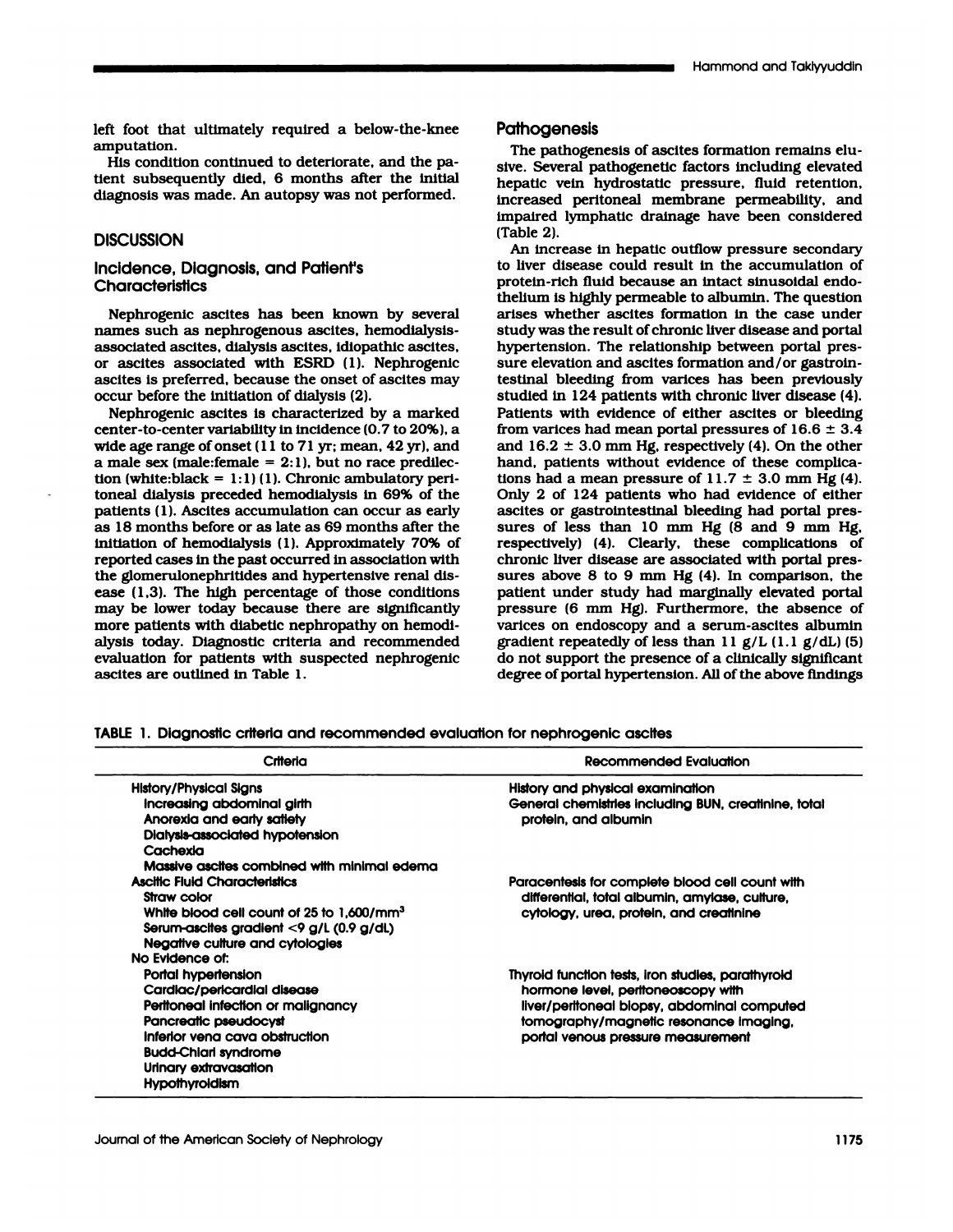| nephrogenic ascites         | TABLE 2. Possible pathogenetic processes of  |
|-----------------------------|----------------------------------------------|
|                             | Elevated Hepatic Venous Hydrostatic Pressure |
| <b>Volume Overload</b>      |                                              |
| Secondary to                | Increased Peritoneal Membrane Permeability   |
| Uremic toxins               |                                              |
|                             | Prior exposure to dialysis solutions         |
|                             | Renin-angiotensin activation                 |
|                             | Circulating immune complexes                 |
| <b>Hemosiderosis</b>        |                                              |
| Impaired Lymphatic Drainage |                                              |

Nephrogenic Ascites<br>TABLE 2. Possible pathogenetic processes of<br>nephrogenic ascites Nephrogenic Ascites<br>TABLE 2. Possible pathoge<br>nephrogenic ascites

as well as the exudative nature of the patient's ascites, impaired Lymphanc Drainage<br>
as well as the exudative nature of the patient's ascites,<br>
in contrast to the transudative nature of cirrhotic<br>
ascites (6), and normal liver function tests argue<br>
against cirrhosis as the basis as well as the exudative nature of the patient's ascites,<br>in contrast to the transudative nature of cirrhotic<br>ascites (6), and normal liver function tests argue<br>against cirrhosis as the basis of this patient's ascites<br>form formation. against cirrhosis as the basis of this patient's ascites<br>formation.<br>Fluid retention has been observed in two-thirds of ascites (6), and normal liver function tests argue<br>against cirrhosis as the basis of this patient's ascites<br>formation.<br>Fluid retention has been observed in two-thirds of<br>reported cases in one review (1). However, the role

against cirrhosis as the basis of this patient's ascites<br>formation.<br>Fluid retention has been observed in two-thirds of<br>reported cases in one review (1). However, the role of<br>fluid retention and ascites formation is not cle fluid retention has been observed in two-thirds of<br>reported cases in one review (1). However, the role of<br>fluid retention and ascites formation is not clearly<br>defined because dialysis patients frequently display<br>signs of f reported cases in one review (1). However, the rold<br>fluid retention and ascites formation is not clear<br>defined because dialysis patients frequently disp<br>signs of fluid overload without notable ascites. Th<br>fluid retention fluid retention and ascites formation is not clearly<br>defined because dialysis patients frequently display<br>signs of fluid overload without notable ascites. Thus,<br>fluid retention *per se* seen in patients with nephro-<br>genic formation. gns of fluid overload without notable ascites. Thus,<br>id retention *per se* seen in patients with nephro-<br>nic ascites is unlikely to account solely for ascites<br>rmation.<br>Changes in peritoneal membrane permeability due<br>uremic

fluid retention *per se* seen in patients with nephro-<br>genic ascites is unlikely to account solely for ascites<br>formation.<br>Changes in peritoneal membrane permeability due<br>to uremic toxins (1,7), exposure to dialysis solutio genic ascites is unlikely to account solely for ascites<br>formation.<br>Changes in peritoneal membrane permeability due<br>to uremic toxins (1,7), exposure to dialysis solution<br>(1), renin-angiotensin activation, circulating immune formation.<br>Changes in peritoneal membrane permeability due<br>to uremic toxins (1,7), exposure to dialysis solution<br>(1), renin-angiotensin activation, circulating immune<br>complexes (CIC) (8), or iron deposition (9) have also<br>b Changes in peritoneal membrane permeability du<br>to uremic toxins (1,7), exposure to dialysis solution.<br>(1), renin-anglotensin activation, circulating immum<br>complexes (CIC) (8), or iron deposition (9) have all<br>been implicate to uremic toxins  $(1, 7)$ , exposure to dialysis soluti $(1)$ , renin-anglotensin activation, circulating immu complexes  $(CIC)$   $(8)$ , or iron deposition  $(9)$  have al been implicated in ascites formation. Histological the pe (1), renin-anglotensin activation, circulating immune complexes (CIC) (8), or iron deposition (9) have also been implicated in ascites formation. Histologically, the peritoneum is grossly normal; microscopic examination c complexes (CIC) (8), or iron deposition (9) have a<br>been implicated in ascites formation. Histologica<br>the peritoneum is grossly normal; microscopic ex-<br>ination can be normal (3,10,11) but more often sh<br>chronic inflammation been implicated in ascites formation. Histologically, the peritoneum is grossly normal; microscopic examination can be normal (3,10,11) but more often shows chronic inflammation and mesothelial cell proliferation with vari ination can be normal  $(3,10,11)$  but more often shows<br>chronic inflammation and mesothelial cell prolifera-<br>tion with variable degrees of fibrosis  $(1-3,11-13)$ .<br>Whether uremic serositis or exposure of the mem-<br>brane to p chronic inflammation and mesothelial cell proliteration with variable degrees of fibrosis  $(1-3, 11-13)$ .<br>Whether uremic serositis or exposure of the membrane to particulate matter or buffers contained in the dialysate co Whether uremic serositis or exposure of the mediance to particulate matter or buffers contained in dialysate contributes to these pathologic changes unclear. Alteration in peritoneal sodium transport to the dialysate may a Branch of paraculate matter of bands contained in the dialysate contributes to these pathologic changes is lunclear. Alteration in peritoneal sodium transport due to the dialysate may also contribute to ascites forma-<br>TABL

| TABLE 3. Therapeutic options for nephrogenic ascites |  |  |  |  |  |  |
|------------------------------------------------------|--|--|--|--|--|--|
|------------------------------------------------------|--|--|--|--|--|--|

tion (7). A role for CIC in altering peritoneal permet<br>ity has been suggested by the decrease in ascit tion (7). A role for CIC in altering peritoneal permeabil-<br>ity has been suggested by the decrease in ascites in<br>some patients after continuous ambulatory peritoneal<br>dialysis (CAPD), a dialytic modality known to effition (7). A role for CIC in altering peritoneal permeabil-<br>ity has been suggested by the decrease in ascites in<br>some patients after continuous ambulatory peritoneal<br>dialysis (CAPD), a dialytic modality known to effi-<br>cient dialy has been suggested by the decrease in ascites in<br>ity has been suggested by the decrease in ascites in<br>some patients after continuous ambulatory peritoneal<br>dialysis (CAPD), a dialytic modality known to effi-<br>ciently r some patients after continuous ambulatory peritoneal<br>dialysis (CAPD), a dialytic modality known to effi-<br>ciently remove CIC (12). Hemosiderosis was reported<br>in four patients with nephrogenic ascites. Ascites<br>decreased in r some patients after continuous ambulatory peritoneal<br>dialysis (CAPD), a dialytic modality known to effi-<br>ciently remove CIC (12). Hemosiderosis was reported<br>in four patients with nephrogenic ascites. Ascites<br>decreased in r ciently remove CIC (12). Hemosiderosis was reported<br>in four patients with nephrogenic ascites. Ascites<br>decreased in response to iv deferoxamine and recom-<br>binant human erythropoietin therapy, suggesting a<br>role for iron dep in four patients with nephrogenic ascites. Ascites<br>decreased in response to iv deferoxamine and recom-<br>binant human erythropoietin therapy, suggesting a<br>role for iron deposition-induced alteration in perito-<br>neal permeabil creased in response to iv deferoxamine and reconant human erythropoietin therapy, suggestine for iron deposition–induced alteration in per<br>le for iron deposition–induced alteration in per<br>lead permeability (9).<br>The rate of

binant human erythropoietin therapy, suggesting a<br>role for iron deposition-induced alteration in perito-<br>neal permeability (9).<br>The rate of ascites removal in patients with nephro-<br>genic ascites is much slower than in pati role for iron deposition–induced alteration in perito-<br>neal permeability (9).<br>The rate of ascites removal in patients with nephro-<br>genic ascites is much slower than in patients with<br>ascites and normal kidney function, sugg The rate of ascites removal in patients with nephrogenic ascites is much slower than in patients with ascites and normal kidney function, suggesting impaired lymphatic peritoneal drainage in this condition. Interestingly, ascites and normal kidney function, suggesting im-<br>paired lymphatic peritoneal drainage in this condi-<br>tion. Interestingly, ascites removal is enhanced after<br>renal transplantation, suggesting a causative effect of<br>uremia i paired lymphatic peritoneal drainage in this condition. Interestingly, ascites removal is enhanced after renal transplantation, suggesting a causative effect of uremia in impaired lymphatic drainage (6,7,14). Other possibl tion. Interestingly, ascites removal is enhanced after<br>renal transplantation, suggesting a causative effect of<br>uremia in impaired lymphatic drainage (6,7,14). Other<br>possible contributing causes of ascites in patients<br>with renal transplantation, suggesting a causative effect of<br>uremia in impaired lymphatic drainage (6,7,14). Other<br>possible contributing causes of ascites in patients<br>with ESRD include hypoproteinemia, secondary hy-<br>perparathyr uremia in impaired lymphatic drainage (6,7,14). Other<br>possible contributing causes of ascites in patients<br>with ESRD include hypoproteinemia, secondary hy-<br>perparathyroidism-induced serositis, congestive<br>heart failure, cons possible contributing causes of ascites in patients heart failure, constrictive pericarditis, pancreatitis,<br>and liver cirrhosis with portal hypertension (1,2).<br>Clinical Course and Therapy

Nephrogenic ascites is associated with a grave prognosis. The average survival ranges from 7 to 10.7 months, with 44% dying within 15 months of diagnonosis. The average survival ranges from 7 to 10.7 Clinical Course and Therapy<br>Nephrogenic ascites is associated with a grave pr<br>nosis. The average survival ranges from 7 to 1<br>months, with 44% dying within 15 months of diag<br>sis. Over one-third of patients develop cachexia Nephrogenic ascites is associated with a grave prognosis. The average survival ranges from 7 to 10.7 months, with 44% dying within 15 months of diagnosis. Over one-third of patients develop cachexia (1,3), and most patient nosis. The average survival ranges from 7 to 10.7<br>months, with 44% dying within 15 months of diagno-<br>sis. Over one-third of patients develop cachexia (1,3),<br>and most patients die with persistent ascites.<br>A variety of thera

sis. Over one-third of patients develop cachexia (1, and most patients die with persistent ascites.<br>A variety of therapeutic modalities, both mediand surgical, have been used (Table 3). Fluid and s<br>restriction, intense hem and most patients die with persistent ascites.<br>
A variety of therapeutic modalities, both medical<br>
and surgical, have been used (Table 3). Fluid and salt<br>
restriction, intense hemodialysis with ultrafiltration,<br>
isolated u and surgical, have been used (Table 3). Fluid and s<br>restriction, intense hemodialysis with ultrafiltratic<br>isolated ultrafiltration, albumin infusion, hypera<br>mentation, and repeated paracentesis should be it<br>itally undertak restriction, intense hemodialysis with ultrafiltration, isolated ultrafiltration, albumin infusion, hyperali-<br>mentation, and repeated paracentesis should be initially undertaken to gain control of the ascites. Hemo-<br>dialys isolated ultrafiltration, albumin infusion, hyperalimentation, and repeated paracentesis should be initially undertaken to gain control of the ascites. Hemo-<br>dialysis, however, may be limited, as seen in our<br>patient, by the tendency of these patients to develop<br>hypotension dialysis, however, may be limited, as seen in ou<br>patient, by the tendency of these patients to develo<br>hypotension (1). Reinfusion of the ultrafiltered ascite<br>fluid (15) and extracorporeal ascites dialysis (16) have<br>been at

| <b>Modality</b>                                                                                                              | Advantage                                                                           | <b>Disadvantage</b>                       |
|------------------------------------------------------------------------------------------------------------------------------|-------------------------------------------------------------------------------------|-------------------------------------------|
| <b>Fluid and Salt Restriction With</b><br>Intensified Hemodialysis With<br>Ultrafiltration and/or Albumin<br><b>Infusion</b> | Decreases ascites                                                                   | Limited by hypovolemia and<br>hypotension |
| <b>Hyperalimentation</b>                                                                                                     | Improves nutrition                                                                  | Not proven to reduce ascites              |
| <b>Repeated Paracentesis</b>                                                                                                 | Reduces symptoms                                                                    | <b>Excessive protein loss</b>             |
| Reinfusion of Ultrafiltrated<br><b>Ascites/Extracorporeal Ascites</b><br><b>Dialysis</b>                                     | Conserves protein, reduces ascites,<br>avoids dialysis-associated hypotension       | Fever, peritoneal catheter<br>malfunction |
| <b>CAPD</b>                                                                                                                  | Improved nutrition, reduces ascites                                                 | Self-limited early protein loss           |
| Peritoneovenous Shunt                                                                                                        | Reduces ascites, improves nutrition,<br>prevents dialysis-associated<br>hypotension | Shunt malfunction/infection               |
| <b>Kidney Transplant</b>                                                                                                     | Resolution of ascites                                                               | Recurrence after graft failure            |